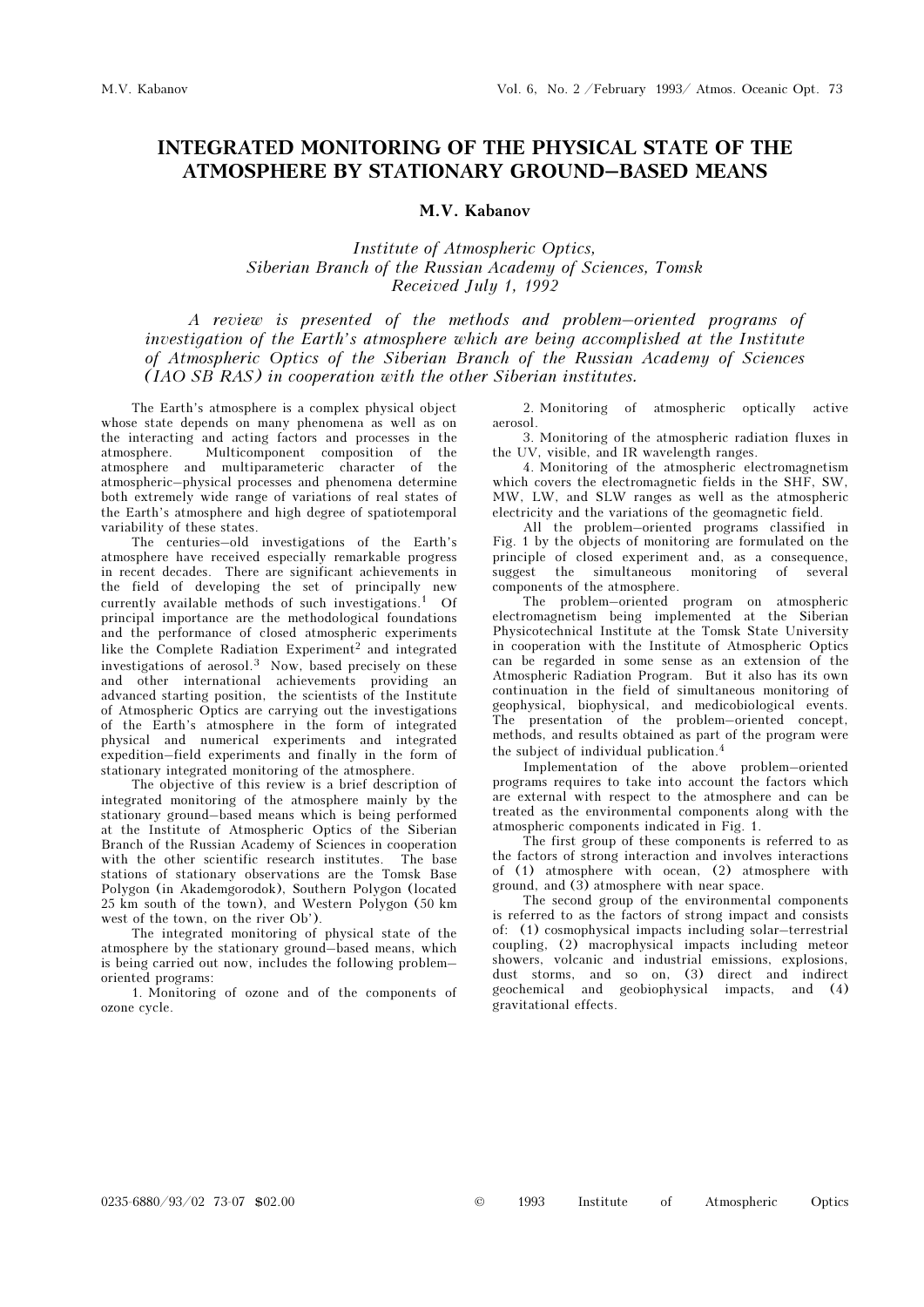

 $(9)$  Factors of strong interaction:

- 1. Interaction of the atmosphere with the ocean.
- 2. Interaction of the atmosphere with the ground.
- 3. Interaction of the atmosphere with the near space.
- $(10)$  Factors of strong impact:
	- 1. Cosmophysical impacts including solar-terrestrial.
	- 2. Microphysical impacts including meteor showers, volcanic and industrial emissions, explosions, dust storms, and so on.
	- 3. Direct and indirect geochemical and geobiophysical impacts.
	- 4. Gravitational effects.

FIG. 1. Integrated monitoring of the physical state of the atmospheric with stationary means.

Problem–oriented program of investigations of ozone and ozone cycle, as can be seen from the special review on this subject, is being implemented at the IAO on the principle of a closed experiment. This implies that along with remote sensing of ozone, some other gas components of ozone cycle in the atmosphere are simultaneously measured and investigated as well as the other four atmospheric components indicated in the diagram shown in Fig. 1.

In this case the synchronous investigations of a number of associated components are of particular interest. Thus the field measurements of the optical radiation fluxes in the UV spectral range are of particular ecological importance especially in the region of the so– called biologically active ultraviolet radiation (290– 330 nm). As is well known,<sup>5</sup> the radiation of shorter wavelengths has the harmful effect on living organisms, while the radiation of longer wavelengths is of great balneological value (for sunburn).

The relative contribution of these three regions of ultraviolet radiation on the whole is determined by the parameter which characterizes the conditions of ultraviolet safety for working people and the most favourable places and seasons for holiday–makers. This parameter is still of limited application in medicine and depends not only on the ozone but also on the aerosol contents in the atmosphere. The results of numerical modeling are plotted in Fig. 2 as a dependence of shortwave threshold of solar UV radiation at the Earth's surface on the aerosol models for weak (curve 1,  $S_m = 50 \text{ km}$ , moderate (curve 2,  $S_m = 10 \text{ km}$ ), and strong  $(S_m = 2 \text{ km}, \text{ curve } 3)$  tropospheric turbidities. Roman figures near the curves refer to the different models of ozone content. As can be seen from the figure, the threshold position depends markedly on the aerosol content.

Problem–oriented program of investigations of atmospheric aerosol being implemented at the Institute of Atmospheric Optics is aimed ultimately at determining the optical properties of the atmosphere; therefore, this program deals first of all with the investigation of optically active aerosol. In so doing a large fraction of small particles, whose size is less than 10–100 nm, is excluded from the consideration. The program as a whole consists of three blocks complementing each other.

One of the program blocks consists of accumulating, processing, and generalizing of the complete global information about microphysical and optical characteristics of atmospheric aerosol and elaboration, on this basis, of a global optical model of the aerosol component of the atmosphere.7 In this direction the third version of the model is currently being completed. At the same time the attempts are made to take into account the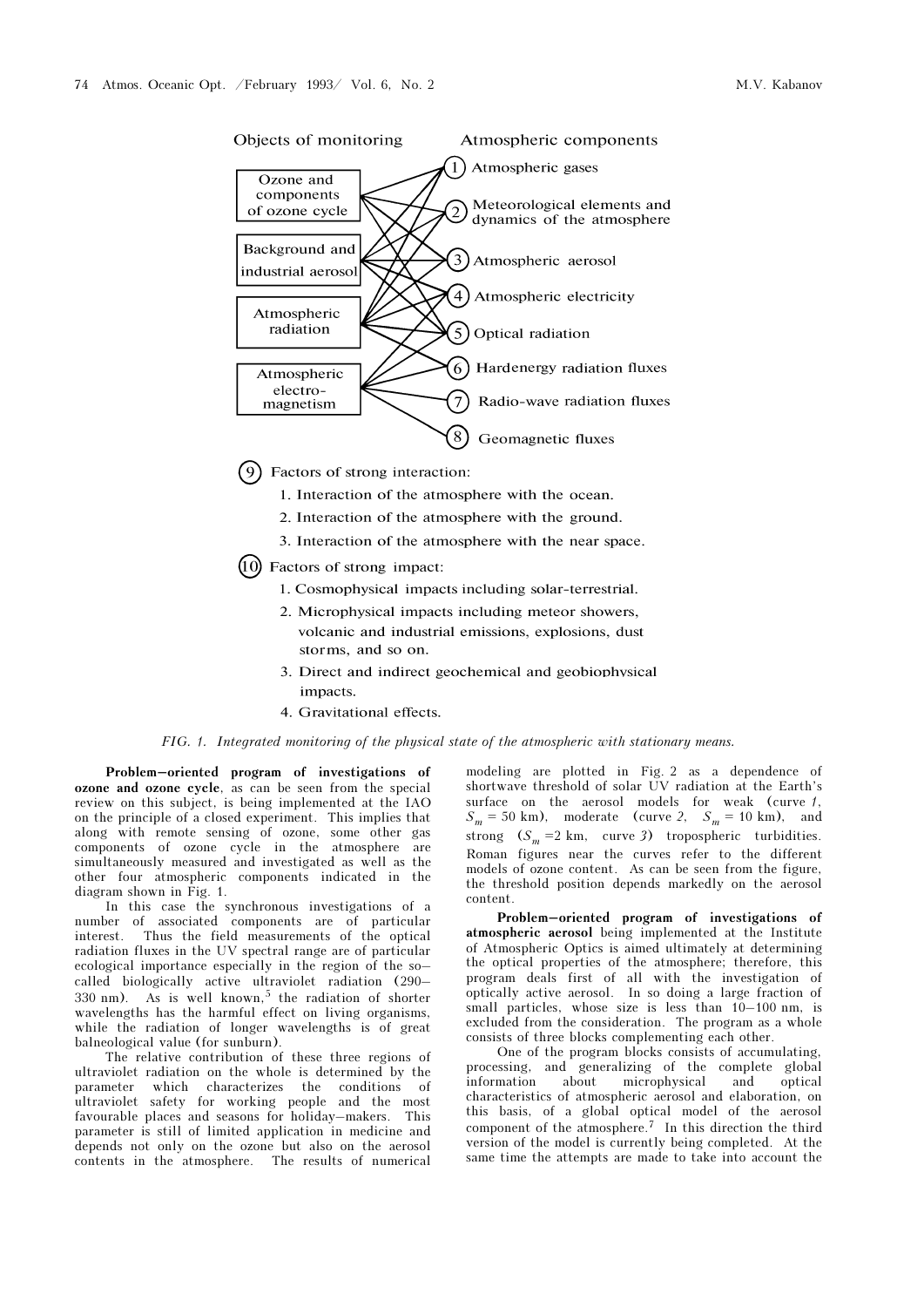best–investigated dynamic processes in aerodisperse systems. As a result, each new modification of the statistical model more correctly takes into account the corresponding dynamic processes compared to its preceding version. This line of investigations is an important part of monitoring of atmospheric aerosol because, on the one hand, it provides the augment of the data bank with the results of direct observations of atmospheric aerosol under the field conditions, and on the other hand, it fills the probable gaps in our knowledge about the atmospheric aerosol as an interfering component in monitoring of the other atmospheric components.



FIG. 2 Dependence of the position of shortwave threshold of solar radiation for ground–based observations.  $\Phi(z, \lambda)$  for two models of aerosol vertical profile (I and II) and  $\Phi$  (100 km,  $\lambda$ ) at the top of the atmosphere (III).

The other block of the problem–oriented program on atmospheric aerosol consists of monitoring of stratospheric aerosol and stratified clouds. Monitoring is performed not only with the help of a lidar equipped with  $2-m$  receiving mirror and located at the High–Altitude Sounding Station, but also with the help of a special so–called polarization lidar.

The latter is of special interest in investigation of aerosol since it is capable to obtain all the components of scattering matrix at altitudes up to 15–20 km. The lidar measurements were performed in the photon counting regime that implies 10–min averaging of the obtained results. In the last four years about 250 observations were made with the help of this lidar including about 100 complete cycles of measurements of all components of the backscattering matrix (for four polarization states of radiation of a transmitter).

The illustrative results of measurements with polarization lidar are shown in Fig. 3. In this figure one can see the experimental profiles of the Stokes parameters and of the lidar ratio  $R = (\beta_{\text{parent}} + \beta_{\text{pmol}})/\beta_{\text{pmol}}$  borrowed from Ref. 8. Here  $\beta_{\text{parent}}$  and  $\beta_{\text{pmol}}$  are the backscattering coefficients (aerosol and molecular). Four parts of the figure correspond to four polarization states of radiation of the transmitter indicated by arrows (linear horizontal, linear vertical, linear at an angle of 45°, and circular polarizations). As can be seen from the figure, all the Stokes parameters characterize differently the scattering properties of an aerosol layer at an altitude of 7.5 km, but become insensitive to thinner layers at higher altitudes.

The complete cycle of measurements of the Stokes parameters shown in Fig. 3 allows the calculation of all components of the backscattering matrix. For the above– presented example of the layer at an altitude of 7.5 km the normalized backscattering matrix (the absolute values of its elements can be obtained by multiplying by  $\beta_{\text{paper}}$ ) has the form

$$
a_{ij} = \begin{pmatrix} 1 & -0.12 & -0.01 & 0.06 \\ -0.12 & 0.40 & -0.02 & 0.10 \\ 0.01 & 0.02 & -0.21 & -0.20 \\ 0.06 & 0.10 & -0.20 & -0.20 \end{pmatrix}.
$$

Qualitative analysis of individual components and their relations, as well as their comparison with the results of calculations for various aerosol models show that the investigated aerosol layer at an altitude of 7.5 km consists of preferably oriented needle ice crystals.



FIG. 3. Experimental vertical profiles of the lidar ratio R and the Stokes parameters borrowed from Ref. 8.

The third block of the problem–oriented program on atmospheric aerosol centers round the monitoring of tropospheric aerosol. In this context the objects of investigations are the natural and industrial aerosols, while the methods of investigation are expeditionary and stationary.

The expeditionary investigations of tropospheric aerosol as part of the problem–oriented program are aimed at required improvement of the available aerosol– optical models and are carried out in some typical geographical regions. Thus, long–standing expeditionary investigations were conducted with the help of spectrometric (in the wavelength range  $0.4-13 \mu m$ ) and nephelometric apparatus at the Karadag Station of the Main Geophysical Observatory (the Crimea). These measurements were accompanied by simultaneous meteorological observations and measurements of aerosol chemical composition.9 As a result, a number of regional features in time variability of coastal aerosol and its optical properties were revealed including the influence of wind direction and humidity on transformation of the aerosol composition and on the relative contribution of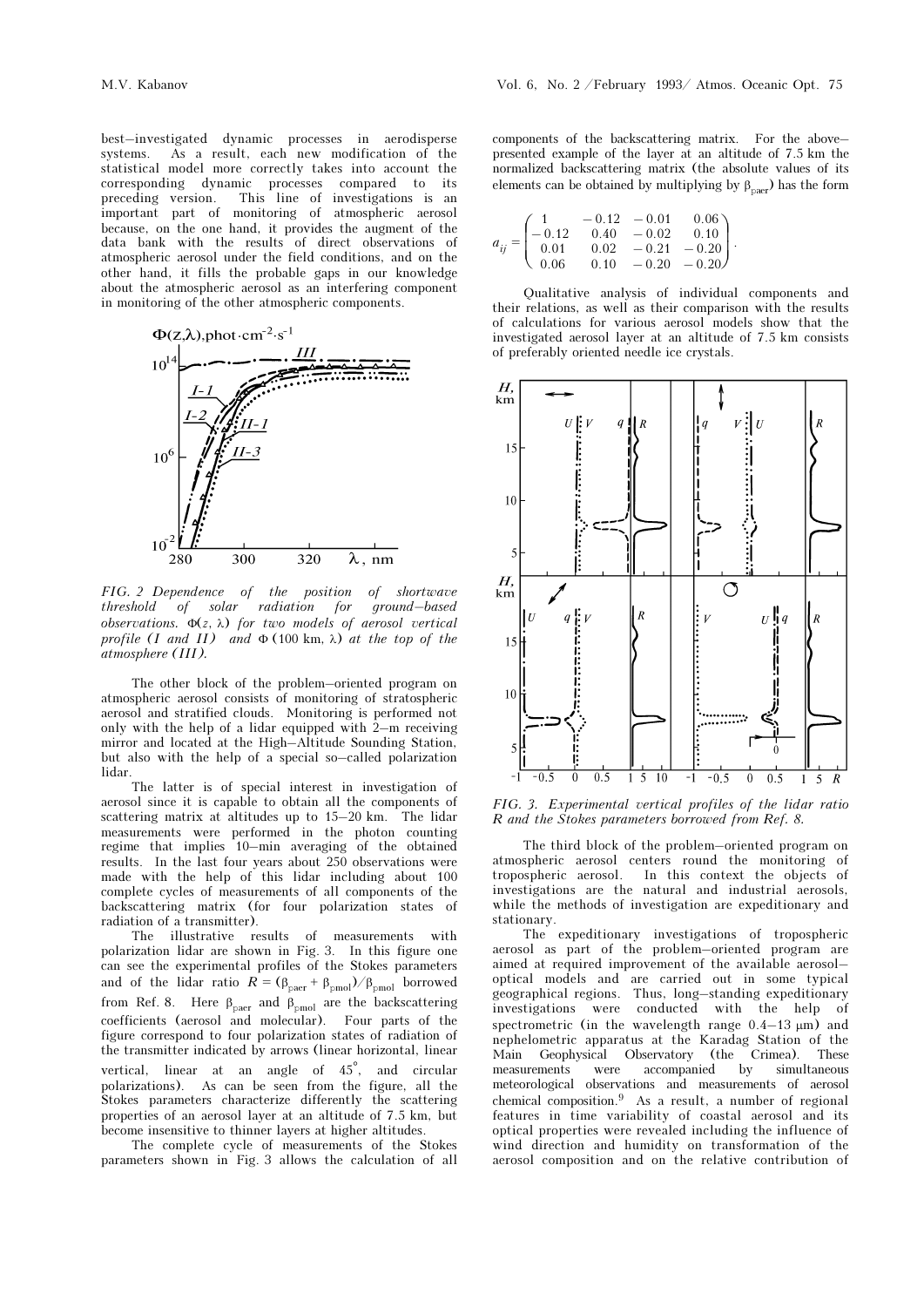continental and marine aerosols. Although some specific features were revealed, the same applicability limits were verified for a single–parameter model of reconstructing the spectral behavior of the extinction coefficients as those for the model elaborated at the Institute of Atmospheric Physics of the Russian Academy of Sciences based on the results of investigations at the Zvenigorod Station as well as a two–parameteric model for the region under investigation was elaborated.

Tropospheric aerosol was also investigated in the expeditionary regime in the Kazakhstan arid zone.

The measurements of the atmospheric thicknesses in the wide wavelength range  $(0.4-12 \mu m)$  have been carried out or planned to be carried out over the Atlantic ocean with a multichannel spectrophotometer,<sup>10</sup> although limited in number and with somewhat different purposes. These measurements provide the solution of an inverse problem and acquisition of the microphysical characteristics averaged over the altitude but mainly within the troposphere. Only in a few cases such measurements reveal the stratospheric aerosol. It was precisely so in the mission No. 43 in 1991, when enhanced turbidity (varying from the standard value of  $\tau_{0.55}$  being equal to 0.06 to 0.10) was observed in the region of the Canary. We discussed this result with our american colleagues, compared it to satellite photographies, and finally arrived at a conclusion that it would be natural to explain such an enhanced turbidity by the Pinatubo eruption (Joint Seminar of the Working Group on Earth Sciences held in Baltimore, USA, in 1991).

The observations are currently being conducted in the stationary regime with the help of ground–based means, which are elaborated and commonly used in the expeditionary regime, at the Base Polygon in Tomsk.

To summarize the discussion of the problem–oriented program on atmospheric aerosol, it is necessary to underline on the whole the importance of simultaneous observations of the other atmospheric components provided in the program. In particular, as laboratory and some field experiments show,  $11,12$  in the investigation of both aerosol and atmospheric gas composition, for unambiguous interpretation of results it is necessary to record simultaneously the quasistatic electromagnetic fields. Their effect on the optical properties of certain gases and aerosol fractions appears to be so pronounced that the methods of their remote diagnostics have been developed based on the corresponding dependences.

The problem–oriented program on atmospheric radiation being implemented at the IAO SB RAS is aimed at the solution of three problems. The first classic problem is associated with the radiation regime of the atmosphere. The matter is that up till now one of the principal disadvantages of the available climate models is the wide scatter of data when taking account of radiation regime with the use of various parametrization schemes even for the cloudless atmosphere. The scatter becomes still wider under conditions of cloudy atmosphere. In both cases further improvement of radiation blocks of climate models would be impossible without complex field measurements on the principle of a closed experiment. It was this principle that we have used in monitoring of the atmospheric radiation when solving the problems of allowance for the radiation regime in the modern climate models.

The problem of adequate account of extremely high degree of spatiotemporal variability of radiation fields still remains important and is far from being solved completely. All available parametrization schemes of radiation regime disregard almost completely the stochastic structure of radiation fields modulated by the cloud fields with random geometry (i.e., by broken clouds), wavy water surface covered with foam, mountains (being random in their altitudes, orientation of normals to the surface, and surface albedo), and so forth. As an illustration of the essence of the problem, we consider the radiation fields under conditions of broken cloudiness.

We describe the net budget of outgoing and incoming radiation fluxes in broken cloudiness in terms of the so–called climate sensitivity parameter

$$
\delta = -\frac{S_0}{4} \frac{\partial A}{\partial N} - \frac{\partial F}{\partial N} ,
$$

where  $S_0$  is the solar constant, A is the albedo at the top of the atmosphere,  $F$  is the flux of outgoing IR radiation, and  $N$  is the cloud cover index. In calculations it is commonly assumed that the quantities  $A$  and  $F$  depend linearly on N and, in particular, that  $A = A<sub>s</sub>(1 - N) + A<sub>c</sub> N$ , where  $A<sub>s</sub>$  and  $A<sub>c</sub>$  are the albedos of cloudless and cloudy atmosphere, respectively. However, the investigations show<sup>13</sup> that in reality this dependence appears to be strongly nonlinear. As an example, the dependences of the climate sensitivity parameter δ on the cloud cover index are shown in Fig. 4 for two cloud types (dashed lines are for  $St$  and solid lines are for Cu). It is evident from the figure that only for stratus clouds this dependence is close to linear. This result is of principal significance for estimates of the regional climate changes especially from the viewpoint of increasing possibilities of parametrization in the modeling schemes developed to date.



FIG. 4. Dependence of ∂A/∂N on the cloud cover index N (with cloud size of 0.25 km, thickness of 0.5 km, and extinction coefficient of  $60 \text{ km}^{-1}$ ) for different solar zenith angles:  $\xi = 0^{\circ}$  (curves 1 and 1'); 30° (2 and 2'), and  $60^{\circ}$  (3 and 3').

The next problem being the part of the problem– oriented program on atmospheric radiation is associated with local bursts of increased intensity. This is the common problem for the entire spectrum of electromagnetic waves. In the optical wavelength range it is generally referred to as optical phenomena in the atmosphere. In recent decades monitoring of such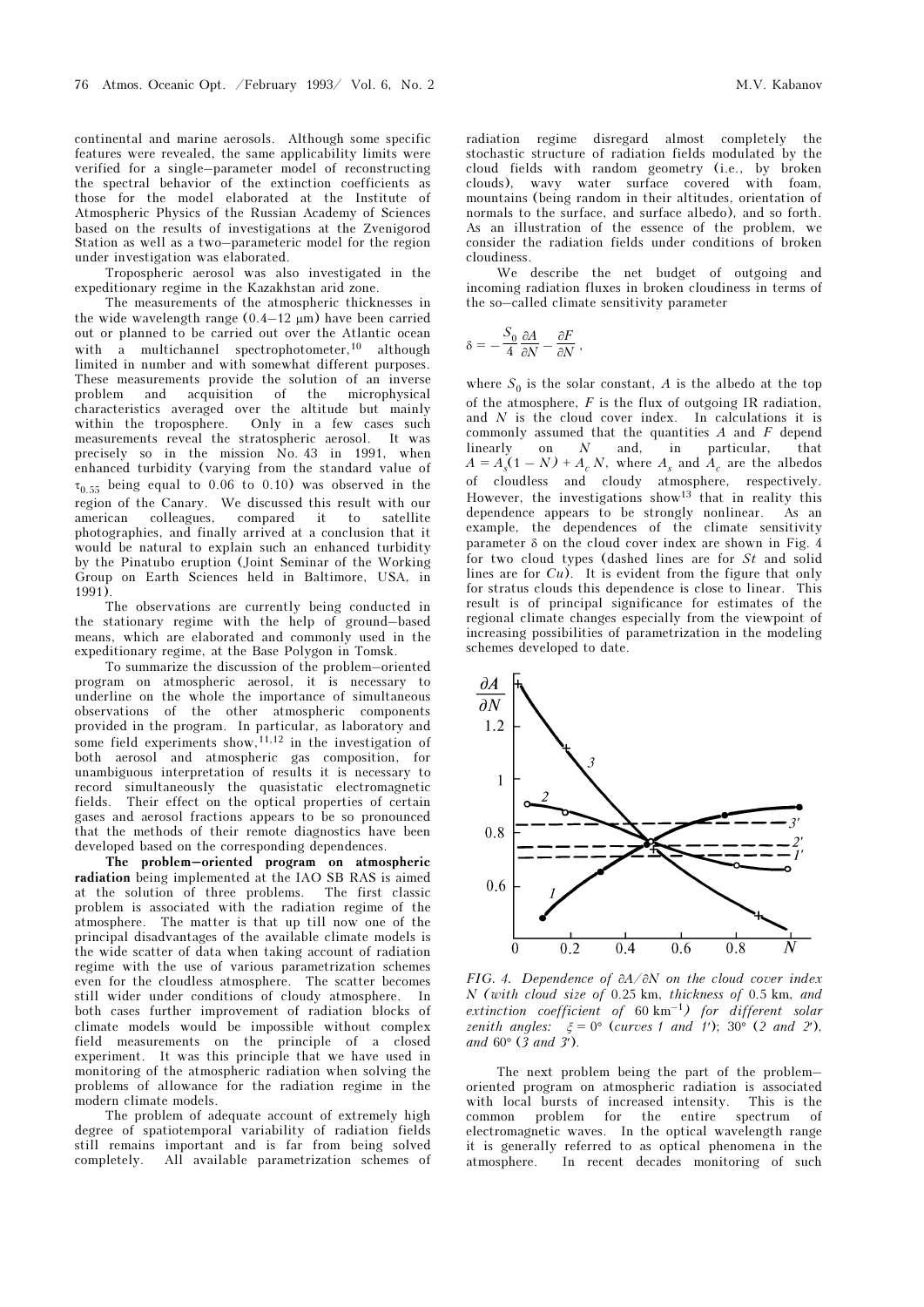phenomena is no longer a purely pragmatic problem but takes again one global meaning. In this context it will be sufficient to recall about the increasing number of eye– witnesses of the UFO's. From this viewpoint the investigations of other optical phenomena percepted not so emotionally remain an urgent problem today.

Finally, it should be specially noted a great ecological and technological significance of investigations in individual spectral regions of optical radiation such as ultraviolet, whose significance has already been mentioned above, photosynthetically active radiation, whose investigations are referred to as photoactinometry,

photographic, thermal, and other radiations whose names themselves reflect the direction of their technological applications. The practical significance of such applications is comparable to that of individual radio wavelength ranges. Together with investigations of quasistatic electromagnetic fields they make up the problem–oriented basis for monitoring of atmospheric electromagnetism.

All the three above–discussed problem–oriented investigation programs implemented in the monitoring regime make up the content of the integrated monitoring of physical state of the atmosphere.





## **REFERENCES**

This integrated monitoring needs to be supplied by effective information technology. In this connection the so–called geoinformation system seems to be attractive for use. As to the problems of atmospheric physics, on the basis of the data bank created at the IAO SB RAS for the parameters of various atmospheric components, now we are simultaneously forming the corresponding geoinformation system<sup>14</sup> shown in Fig. 5. Development of this versatile system applicable to various sciences of the Department of Oceanology, Atmospheric Physics, and Geography plays uniting role both from ecological and climatological viewpoints, while the system itself fits naturally in one form or another into the scientific–technical program on Global Changes of Environment and Climate.

1. V.E. Zuev and V.V. Zuev, Current Problems of Atmospheric Optics: Remote Optical Sounding of the Atmosphere (Gidrometeoizdat, Leningrad, 1991), Vol. 8, 232 pp.

2. K.Ya. Kondratiev, Radiation Factors of Present Day Global Climate Changes (Gidrometeoizdat, Leningrad, 1980), 279 pp.

3. G.V. Rozenberg, G.I. Gorchakov, Yu.S. Georgievskii, and Yu.S. Lyubovtseva, in: Atmospheric Physics and Problems of Climate (Nauka, Moscow, 1980), pp. 216–257. 4. V.A. Donchenko, M.V. Kabanov, and A.G. Kolesnik, Izv. Vyssh. Uchebn. Zaved., Fiz., No. 12, 69–79 (1991).